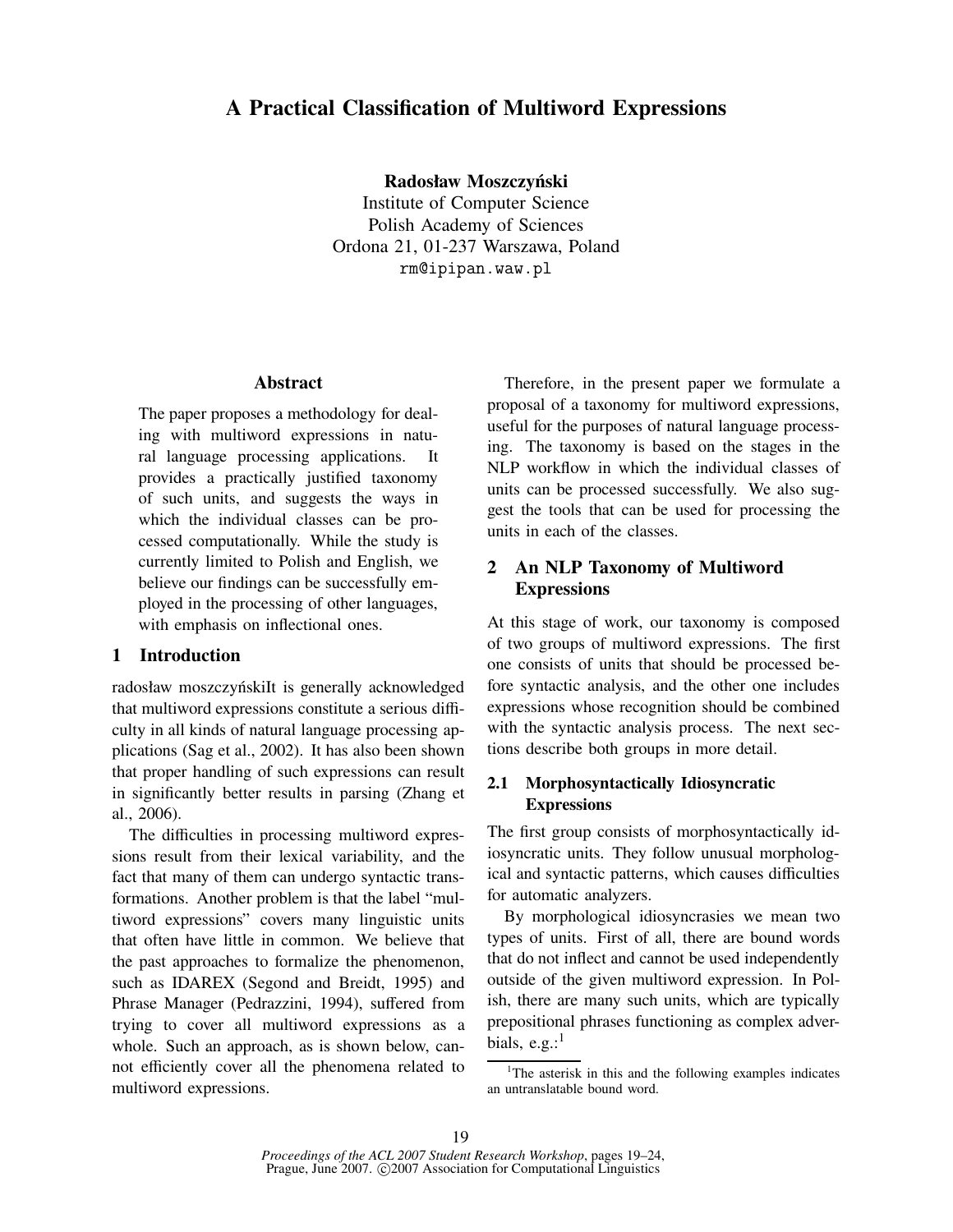(1) *na wskroś* on \* 'thoroughly'

Secondly, there are unusual forms of otherwise ordinary words that only appear in strictly defined multiword expressions. An example is the following unit, in which the genitive form of the noun 'daddy' is different than the one used outside this particular construction:

(2) *nie* Neg do-Imperative of \*daddy-Gen *rób z tata wariata* fool 'stop making a fool of me'

Morphological idiosyncrasies can be referred to as "objective" in the sense that it can be proved by doing corpus research that particular words only appear in a strictly limited set of constructions. Since outside such constructions the words do not have any meaning of their own, it is pointless to put them in the lexicon of a morphological analyzer. From the processing point of view, they are parts of complex multiword lexemes which should be considered as indivisible wholes.

Syntactically idiosyncratic phrases are those whose structure or behavior is incorrect from the point of view of a given grammar. In this sense, they are "subjective", because they depend on the rules underlying a particular parser.

A typical parser of Polish is expected to accept full sentences, i.e. phrases that contain a finite verb phrase, but possibly not many phraseologisms that are extremely common in texts and speech, and do not constitute proper sentences from the point of view of the grammar. This qualifies such phrases to be included and formalized among the first group we have distinguished. In Polish, such phrases include, e.g.:

(3) *Precz z* off with hands-Inst *łapami!* 'Get your hands off!'

Another group of multiword expressions that should be processed before parsing consists of complex adverbials that do not include any bound

words, but that could be interpreted wrongly by the syntactic analyzer. Consider the following multiword expression:

(4) *na kolanach* on knees-Loc 'on one's knees' ('groveling')

This expression can be used in constructions of the following type:

(5) *Na kolanach* on knees-Loc Kowalski-Gen *Kowalskiego będą* be-Future;Pl;3rd beg-Infinitive *błagać.* 'They will beg Kowalski on their knees.'

In the above example *na kolanach* is an adjunct that is not subcategorized for by any of the remaining constituents. However, since *Kowalskiego* is genitive, the parser would be fooled to believe that one of the possible interpretations is 'They will beg on Kowalski's knees', which is not correct and semantically odd. Such complex adverbials are very common in Polish, which is why we believe that formalizing them as wholes would allow us to achieve better parsing results.

The last type of units that it is necessary to formalize for syntactic analysis are multiword text cohesion devices and interjections, whose syntactic structure is hard to establish, as their constituents belong to weakly defined classes. They can also directly violate the grammar rules, as the coordination in the English example does:

- (6) *bądź* be-Imperative;Sg what be-Imperative;Sg *co bądź* 'after all'
- (7) *by and large*

Since the recognition and tagging of all the above units will be performed before syntactic analysis, it seems natural to combine this process with a generalized mechanism of named entity recognition. We intend to build a preprocessor for syntactic analysis, along the lines of the ideas presented by Sagot and Boullier (2005). However, in addition to the set of named entities presented by the authors, we also intend to formalize multiword expressions of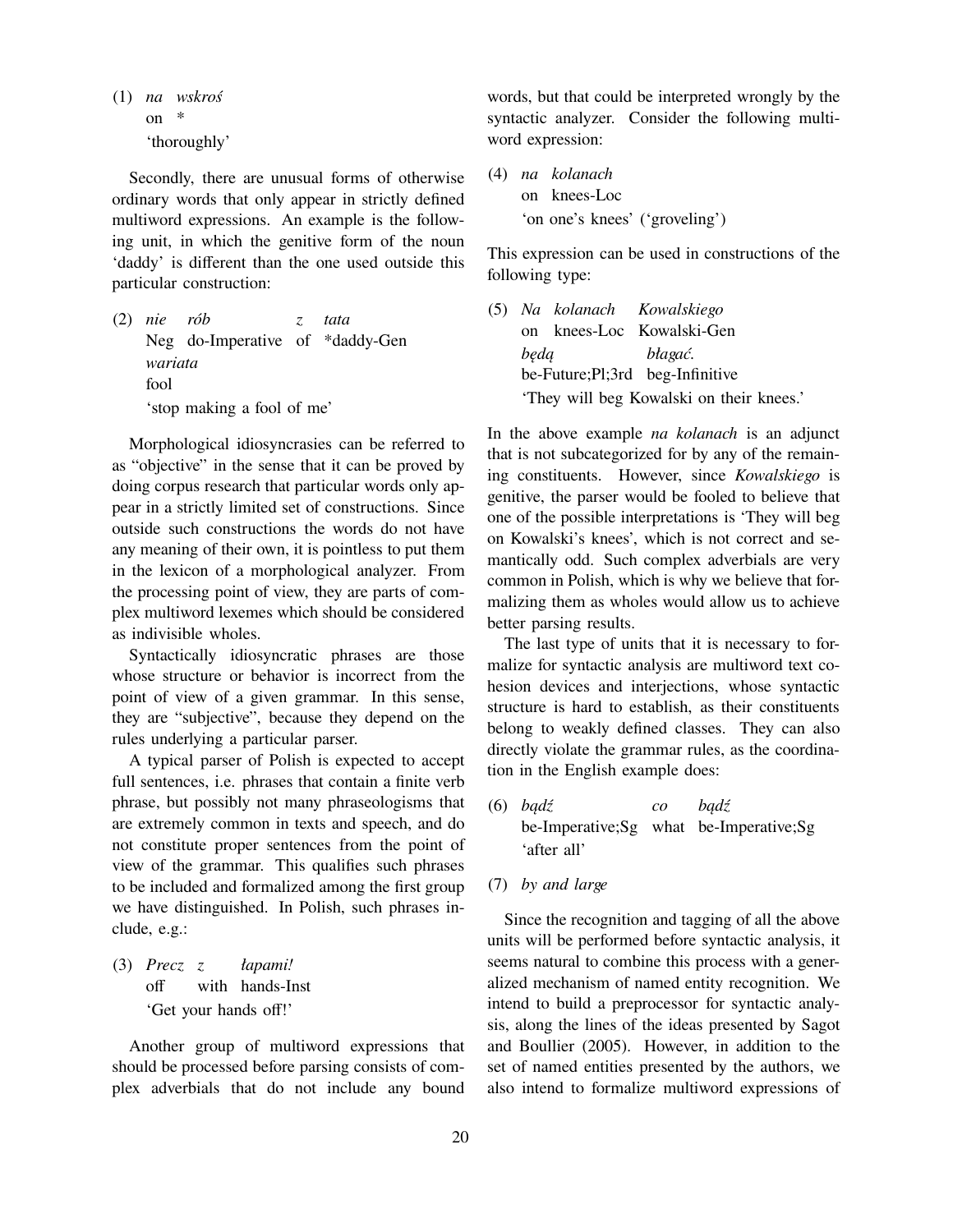the types presented above, possibly with the use of lxtransduce. <sup>2</sup> This will allow us to prepare the input to the parser in such a way as to eliminate all the unparsable elements. This in turn should result in significantly better parsing coverage.

#### **2.2 Semantically Idiosyncratic Expressions**

The other group in our classification consists of multiword expressions that are idiosyncratic from the point of view of semantics. It includes such units as:

(8) *NP-Nom wziąć* NP-Nom to take legs-Acc under *nogi za pas* belt-Acc 'to run away'

From the syntactic analysis point of view, such units are not problematic, as they follow regular grammatical patterns. They create difficulties in other types of NLP-based applications, as their meaning is not compositional, and cannot be predicted from the meaning of their constituents. Examples of such applications include electronic dictionaries, which should be able to recognize idioms and provide an appropriate, non-literal translation (Prószéky and Földes, 2005).

Such expressions can be extremely complex due to the lexical and word order variations they can undergo, which is especially the case in such languages as Polish. The set of syntactic variations that are possible in unit (8) is very large. First of all, there is the subject (NP-Nom). English multiword expressions are usually encoded disregarding the subject, as it can never break the continuity of the other constituents. In Polish it is different the subject can be absent altogether, it can appear at the very beginning of the multiword expression without breaking its continuity, but it can also appear after the verb, between the core constituents. The subject can be of arbitrary length and needs to agree in morphosyntactic features (number, gender, and person) with the verb.

The verb can be modified with adverbial phrases, both on the left hand side and the right hand side. However, if the subject is postponed to a position after the verb, all the potential right hand side adverbials need to be attached after the subject, and not directly after the verb. Thus, taking all the variation possibilities into account, it is not unlikely to encounter such phrases in Polish:

(9) *Wziął* take-1sg;Masc;Past you-1sg;Masc;Nom *pan przed wszystkimi* before everyone *nogi* legs-Acc under *za pas!* belt-Acc 'You ran away before everyone else!'

Some of the English multiword expressions also display properties that make them difficult to process automatically. Although the word order is more rigid, it is still necessary to handle, e.g., passivization and nominalization. This concerns the canonical example of *spill the beans*, and many others.

It follows that the units in the second group should not, and probably cannot, be reliably encoded with the same means as the simpler units from Section 2.1, which can be accounted for properly with simple methods based on regular grammars and surface processing.

One possible solution is to encode the complex units with the rules of a formal grammar of the given language. Another solution could be constructing an appropriate valence dictionary for verbs in such expressions. Both possibilities imply that the recognition process should be performed simultaneously with syntactic analysis.

## **3 Rationale**

The above classification was formulated during an examination of the available formalisms for encoding multiword expressions, which was a part of the present work.

The attempts to formalize multiword expressions for natural language processing can be roughly divided into two groups. There are approaches that aim at encoding such units with the rules of an existing formal grammar, such as the approach described by Debusmann (2004). On the other hand, specialized, limited formalisms have been created,

 $^2$ http://www.cogsci.ed.ac.uk/~richard/ltxml2/ lxtransduce.html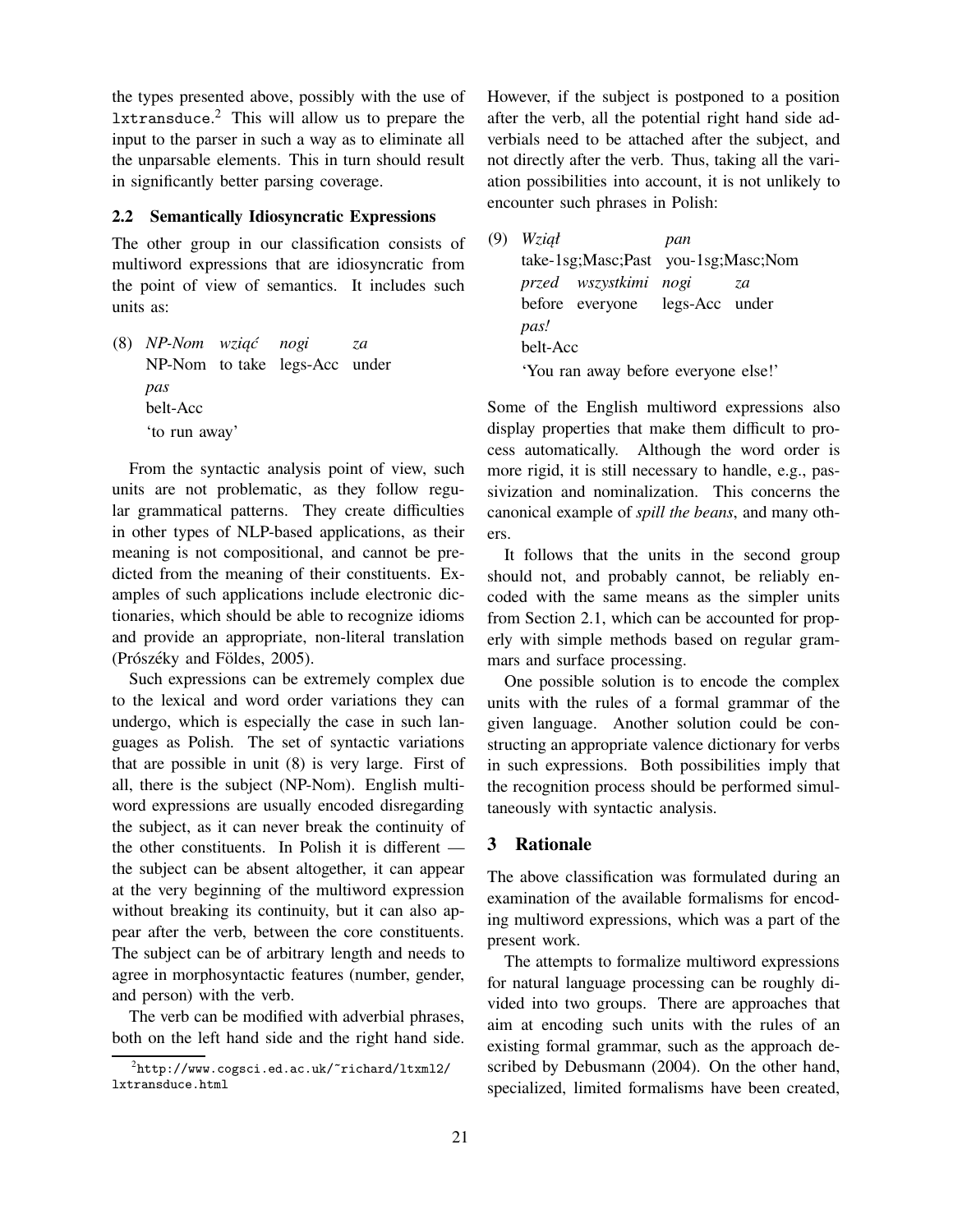whose purpose is to encode only multiword expressions. Such formalisms include the already mentioned IDAREX (Segond and Breidt, 1995) and Phrase Manager (Pedrazzini, 1994).

The first approach has two drawbacks. One of them is that using the rules of a given grammar to encode multiword expressions seems to have sense only if the rest of the language is formalized in the same way. Thus, such an approach makes the lexicon of multiword expressions heavily dependant on a particular grammar, which might make its reuse difficult or impossible.

The other disadvantage concerns complexity. While full-blown grammars do have the means to handle the most complex multiword expressions and their transformational potential, they create too much overhead in the case of simple units, such as idiomatic prepositional phrases that function as adverbials, which have been presented above.

Thus, we decided to encode Polish multiword expressions with an existing, specialized formalism. However, after an evaluation of such formalisms none of the ones we were able to find proved to be adequate for Polish. This is mostly due to the properties of the language — Polish is highly inflectional and has a relatively free word order. Both of these properties also apply to multiword expressions, which implies that in order to capture all their possible variations in Polish, it is necessary to use a powerful formalism (cf. the example in (9)).

Our analysis revealed that IDAREX, which is a simple formalism based on regular grammars, is not appropriate for handling expressions that have a very variable word order and allow many modifications. In IDAREX, each multiword unit is encoded with a regular expression, whose symbols are words or POS-markers. The words are described in terms of two-level morphology, and can appear either on the lexical level (which permits inflection) or the surface level (which restricts the word to the form present in the regular expression). An example is provided below:

#### (10) kick: :the :bucket;

Encoding the multiword expression in (8) with IDAREX in such a way as to include all the possible variations leads to a description that suffers from overgeneration. Also, IDAREX does not include any unification mechanisms. This makes it unsuitable for any generation purposes (and reliable recognition purposes, too), as Polish requires a means to enforce agreement between constituents.

Phrase Manager makes encoding multiword expressions difficult for other reasons. The methodology employed in the formalism requires each expression to be assigned to a predefined syntactic class which determines the unit's constituents, as well as the modifications and transformations that it can undergo:<sup>3</sup>

(11) SYNTAX-TREE (VP V (NP Art Adj N AdvP)) MODIFICATIONS  $V >$ TRANSFORMATIONS

Passive, N-Adj-inversion

Since it is sometimes the case that multiword expressions belonging to the same class differ in respect of the syntactic operations they can undergo, the classes are arranged into a tree-like structure in which a class might be subdivided further on into a subclass that allows passivization, another one that allows nominalization and subject-verb inversion, etc.

The problem with this approach is that it leads to a proliferation of classes. At least in Polish, multiword expressions that follow the same general syntactic pattern often differ in the transformations they allow. Besides, the formalism creates too much overhead in the case of simple multiword expressions. Consider the following example in Polish:

(12) *No nie!* oh no 'Oh, come on!'

In Phrase Manager it would be necessary to define a syntactic class for this unit, which seems to be both superfluous and problematic, as it is hard to establish what parts of speech are the constituents without taking purely arbitrary decisions.

To complicate matters further, the expression in the example has a variant in which both constituents

<sup>&</sup>lt;sup>3</sup>The transformations need to be defined with separate rules elsewhere. The whole description is abbreviated.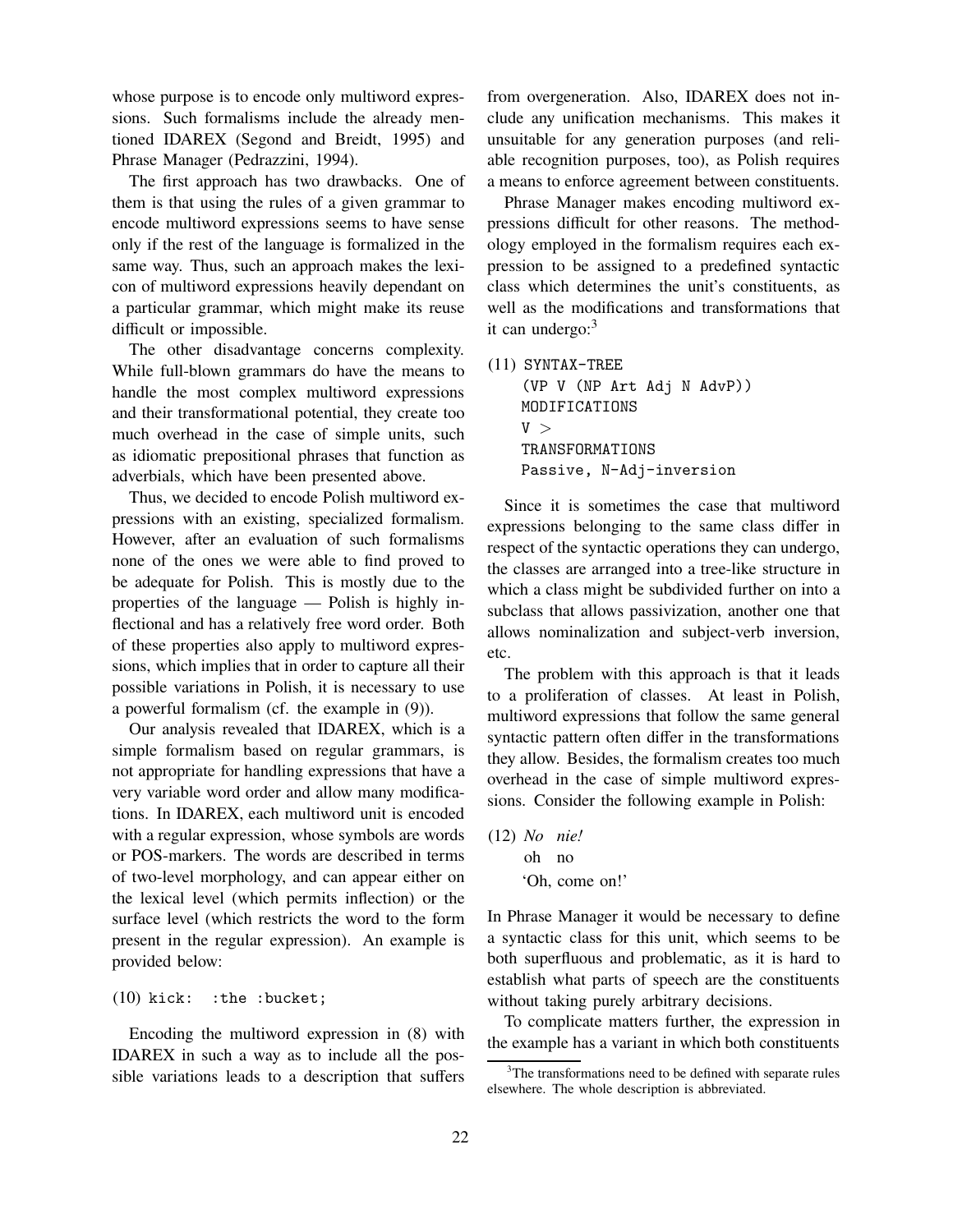switch their positions (with the meaning preserved). In the case of such a simple expression, it is impossible to "name" this transformation and assign any syntactic or semantic prominence to it  $-$  it can safely be treated as a simple permutation. However, Phrase Manager requires each operation to be named and precisely defined in syntactic terms, which in this case is more than it is worth.

In our opinion both those formalisms are inadequate for encoding all the phenomena labeled as "multiword expressions", especially in inflectional languages. Such approaches might be successful to a large extent in the case of fixed order languages, such as English — both IDAREX and Phrase Manager are reported to have been successfully employed for such purposes (Breidt and Feldweg, 1997; Tschichold, 2000). However, they fail with languages that have richer inflection and permit more word order variations. When used for Polish, the surface processing oriented IDAREX reaches the limits of its expressiveness; Phrase Manager is inadequate for different reasons — the assumptions it is based on would require something not far from writing a complete grammar of Polish, a task to which it is not suitable due to its limitations. And on the other hand, it is much too complicated for simple multiword expressions, such as (12).

## **4 Previous Classifications**

There are numerous classifications available in linguistic literature, and we considered three of them in turn. From the practical point of view, none of them proved to be adequate for our needs. More precisely, none of them partitioned the field of multiword expressions into manageable classes that could be handled individually by uniform mechanisms.

The classification presented by Brundage et al. (1992) approaches the whole problem from an angle similar to what is required in Phrase Manager. It is based on a study of ca. 300 English and German multiword expressions, which were divided into classes based on their syntactic constituency and the transformations they are able to undergo.

Such an approach seems to be a dead end for exactly the same reasons that Phrase Manager has been criticized above. The study was limited to 300 units, which made the whole undertaking manageable. We believe that a really extensive study would lead to an unpredictable proliferation of very similar classes, which would make the whole classification too fine-grained and unpractical for any processing purposes.

The categorization that has been examined next is the one presented by Sag et al. (2002). It consists of three categories: fixed expressions (absolutely immutable), semi-fixed expressions (strictly fixed word order, but some lexical variation is allowed), syntactically-flexible expressions (mainly decomposable idioms  $-$  cf. (8)), and institutionalized phrases (statistical idiosyncrasies). Unfortunately, such a categorization is hard to use in the case of some Polish multiword expressions. Consider this example:

(13) *Niech to* let it-Acc *szlag trafi!* \* hit-Future 'Damn it!'

It is hard to establish which of the above categories does it belong to. The only lexically variable element is *it*, which can be substituted with another noun. This would qualify the expression to be included in the second category. However, it has a very free word order (*Niech to trafi szlag!*, *Szlag niech to trafi!*, and *Niech trafi to szlag!* are all acceptable). This in turn qualifies it to the third category, but it is not a decomposable idiom, and the word order variations are not semantically justified transformations, but rather permutations, as in (12). To make matters worse, the main element — *szlag* — is a word with a very limited distribution. This intuitively makes the unit fit more into the first category of unproductive expressions. This is even more obvious considering the fact that the word order variations do not change the meaning.

Another classification was presented by Guenthner and Blanco (2004). Their categories are very numerous, and the whole undertaking suffers from the fact that they are not formally defined. It also lacks a coherent purpose – it is neither a linguistic, nor a natural language processing classification, as it tries to put very different phenomena into one bag.